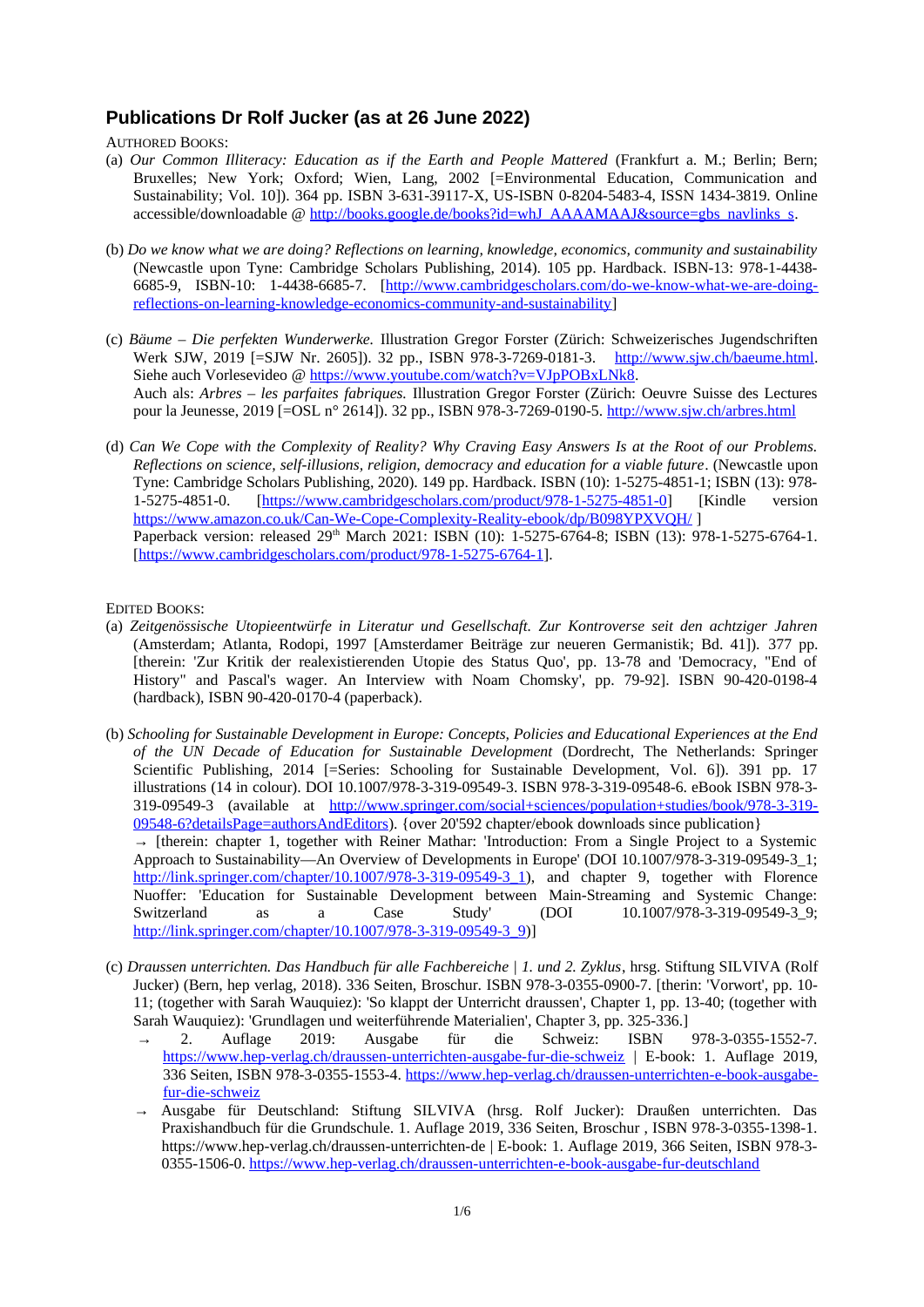- → Ausgabe für Österreich: Stiftung SILVIVA (hrsg. Rolf Jucker): Draußen unterrichten. Das Praxishandbuch für dislozierten Unterricht. 1. Auflage 2020, 336 Seiten, ISBN 978-3-0355-1757-6. [https://www.hep](https://www.hep-verlag.ch/draussen-unterrichten-ausgabe-fur-osterreich)[verlag.ch/draussen-unterrichten-ausgabe-fur-osterreich](https://www.hep-verlag.ch/draussen-unterrichten-ausgabe-fur-osterreich) | E-Book: 1. Auflage 2020, 336 Seiten, ISBN 978-3-0355-1853-5.<https://www.hep-verlag.ch/draussen-unterrichten-ausgabe-fur-osterreich-e-book>
- → Französische Ausgabe: *L'école à ciel ouvert. Le manuel scolaire complet pour enseigner dehors*, ed. Fondation SILVIVA (Rolf Jucker) (Neuchâtel, La Salamandre, 2019). 304 pages. ISBN 978-29-40584- 66-6.<https://catalogue.salamandre.net/ecole-a-ciel-ouvert.pdt-962/>
- (d) *Draussenlernen. Neue Forschungsergebnisse und Praxiseinblicke für eine Bildung für nachhaltige Entwicklung*, ed. by Jakob von Au & Rolf Jucker (Bern, hep verlag, 2022). 584 Seiten, Broschur. ISBN 978- 3-0355-2113-9. [therin: 'Vorwort', pp. 5-6; (together with Jakob von Au): 'Draussenlernen und Bildung für nachhaltige Entwicklung – vielfältig und wirkungsvoll', Chapter 1, pp. 11-32; (together with Jakob von Au)]. <https://www.hep-verlag.ch/draussenlernen>, also available as e-book .
- (e) *High-Quality Outdoor Learning. Evidence-based Education Outside the Classroom for Children, Teachers and Society*, ed. by Rolf Jucker & Jakob von Au (Cham: SpringerNature, 2022). 486 p. 80 illus., 76 illus. In colour. ISBN 978-3-031-04107-5. [therin: 'Outdoor Learning – Why It Should Be High up on the Agenda of Every Educator. Introduction', pp. 1-26; (together with Jakob von Au): 'How to Raise the Standards of Outdoor Learning and its Research. Summary of 'The Existing evidence-base about the effectiveness of outdoor learning', by Fiennes et al.', Chapter 6, pp. 123-132]. [https://link.springer.com/book/9783031041075;](https://link.springer.com/book/9783031041075) Open Access e-book: [https://doi.org/10.1007/978-3-031-04108-2.](https://doi.org/10.1007/978-3-031-04108-2)

INTERVIEWS:

- (a) 'Alles zu komplex?' Rolf Jucker im Interview mit Carina Kern. *ernährung heute. Das Magazin des forums.ernährung heute,* No. 3, 2020, S. 16-19. [https://www.forum-ernaehrung.at/magazin/2020/3-2020//#tabs0\\_1](https://www.forum-ernaehrung.at/magazin/2020/3-2020//#tabs0_1) [PDF: [https://rolfjucker.net/wordpress/wp](https://rolfjucker.net/wordpress/wp-content/uploads/2020/11/2020_No-3_ernahrung-heute_Jucker_Alles-zu-komplex.pdf)[content/uploads/2020/11/2020\\_No-3\\_ernahrung-heute\\_Jucker\\_Alles-zu-komplex.pdf.](https://rolfjucker.net/wordpress/wp-content/uploads/2020/11/2020_No-3_ernahrung-heute_Jucker_Alles-zu-komplex.pdf)]
- (b) 'Komplexität will gelernt sein' Rolf Jucker im Gespräch Michael Schöppl vom FORUM Umweltbildung für nachhaltige Entwicklung, Österreich, 2. Folge des podcasts Bildungswellen, Februar 2020, [https://bildungswellen.podcaster.at/bildungswellen/media/bildungswellen\\_folge02\\_mono192-16LUFS.mp3.](https://bildungswellen.podcaster.at/bildungswellen/media/bildungswellen_folge02_mono192-16LUFS.mp3)
- (c) 'Gastkommentar' Rolf Jucker im Gespräch mit der PH Burgenland. *phburgenland newsletter*, No. 9, 2020. [https://www.ph-burgenland.at/newsletter/2020/09/gastkommentar/.](https://www.ph-burgenland.at/newsletter/2020/09/gastkommentar/)
- (d) 'Die Hälfte glaubt an den Teufel'. Rolf Jucker im Interview mit Franziska Dzugan. *profil*, 1.11.2020, No. 45, S. 60-61.<https://epaper.profil.at/titles/profil/>[PDF: [https://rolfjucker.net/wordpress/wp-content/uploads/2020/11/201101\\_Rolf-Jucker\\_Interview-Franziska-](https://rolfjucker.net/wordpress/wp-content/uploads/2020/11/201101_Rolf-Jucker_Interview-Franziska-Dzugan_profil_no-45_S.-60-61.pdf)[Dzugan\\_profil\\_no-45\\_S.-60-61.pdf](https://rolfjucker.net/wordpress/wp-content/uploads/2020/11/201101_Rolf-Jucker_Interview-Franziska-Dzugan_profil_no-45_S.-60-61.pdf).]
- (e) 'Draussen zu lernen ist für viele eine Befreiung'. 3 Fragen an Rolf Jucker, *Das Schweizer ElternMagazin Fritz+Fränzi*, März 2021, S. 6. ISSN 1424-8824 . <https://www.fritzundfraenzi.ch/> (total verbreitete Auflage 102'912).
- (f) 'Was können Unternehmen von der Gesellschaft lernen?' Fragen an Rolf Jucker. O*rganisator. Das Magazin für KMU*, No. 3, 2021, S. 6. ISSN 0473-2839 . [https://www.organisator.ch/.](https://www.organisator.ch/)

ARTICLES IN BOOKS:

- (a) 'Toward Dematerialization', in *Mindfulness in the Marketplace Compassionate Responses to consumerism*, ed. by Allan Hunt Badiner, foreword by Julia Butterfly Hill (Berkeley, CA, Parallax Press, 2002), pp. 261- 269. ISBN 1-888375-24-8.
- (b) (together with Stephen Martin & Gerald Dawe) 'Embedding Education for Sustainable Development in Higher Education in the UK', in *Drivers and Barriers for Implementing Sustainable Development in Higher Education*, Göteborg Workshop, December 7-9, 2005, ed. by J. Holmberg & B. E. Samuelsson (Paris: UNESCO, September 2006 [= Education for Sustainable Development in Action, Technical Paper N°3]), pp. 61-67. [available at: [http://unesdoc.unesco.org/images/0014/001484/148466E.pdf\]](http://unesdoc.unesco.org/images/0014/001484/148466E.pdf)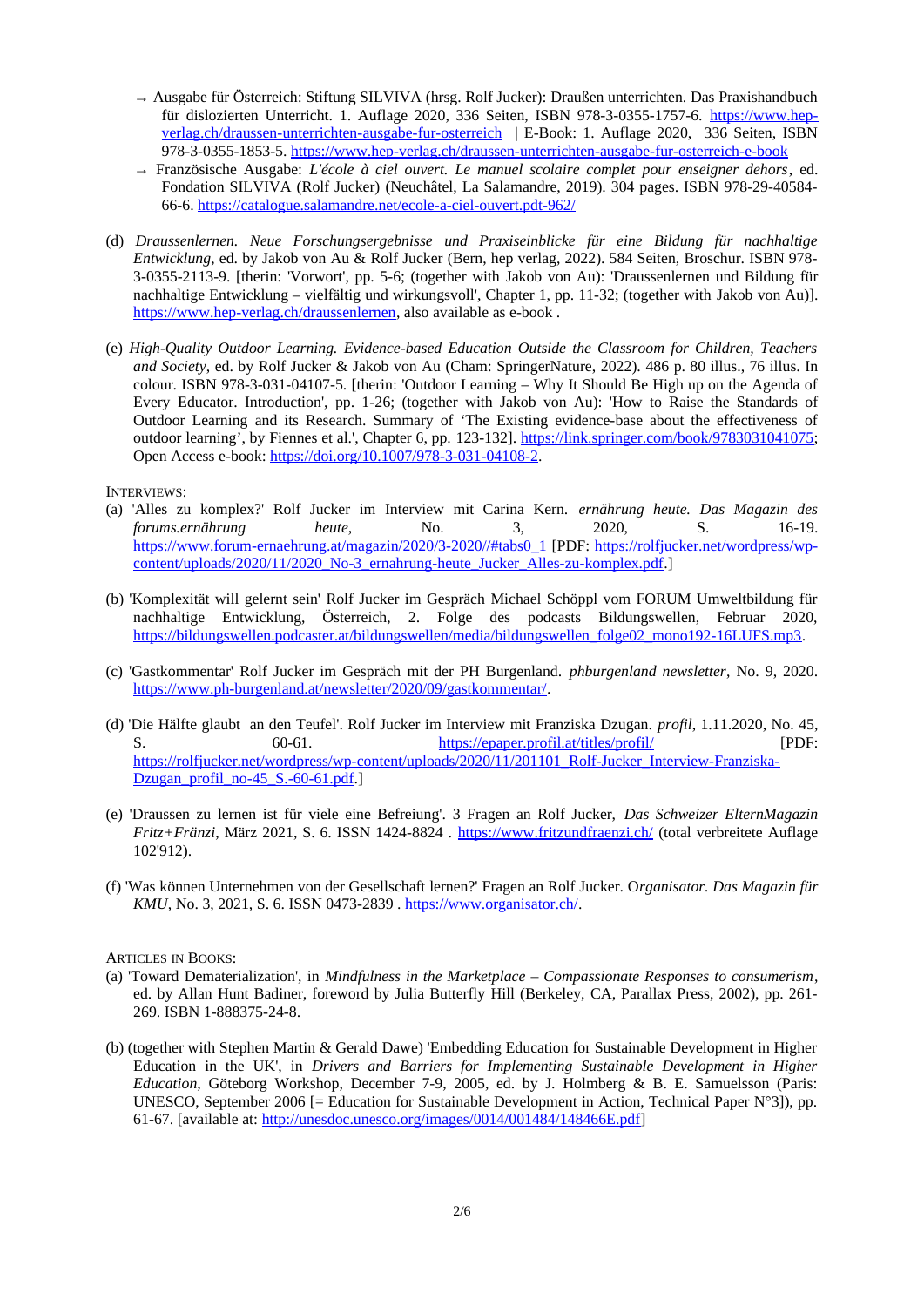- (c) (together with Stephen and Maureen Martin & Carolyn Roberts) 'Education and Sustainable Development Learning to Last?', in *Innovation in Education*, ed. by. Jasmine E. Larkley & Viola B. Maynhard (Hauppauge, NY: Nova Science Publishers, 2008), Chapter 2, pp. 51-92. ISBN 978-1-60456-275-0.
- (d) (together with Stephen Martin) ) 'Educating Earth-literate Leaders', in: *Education for Sustainable Development. Papers in Honour of the United Nations Decade of Education for Sustainable Development (2005-2014)*, ed. by Brian Chalkley, Martin Haigh and David Higgitt (London; New York: Routledge, 2009), pp. 13-23. ISBN 10: 0-415-46005-0, ISBN 13: 978-0-415-46005-7.
- (e) (together with Stephen and Maureen Martin) 'Quality and Education for Sustainable Development: Current Context and Future Opportunities', in: *Handbook of Curriculum Development*, ed. by Limon E. Kattington (New York: Nova Science Publishers, Inc., 2010), pp. 443-453. [=Series: Education in a Competitive and Globalizing World] ISBN 978-1-60876-527-0.[[https://www.novapublishers.com/catalog/product\\_info.php?](https://www.novapublishers.com/catalog/product_info.php?products_id=12956) products id=12956]
- (f) 'Is a Systemic Education Transcending the 'I' Even Imaginable? Some Reflections from German-Speaking Europe', in: C. A. Bowers: *Perspectives on the Ideas of Gregory Bateson, Ecological Intelligence, and Educational Reforms*, with chapters by Rolf Jucker, Jorge Ishizawa and Grimaldo Rengifo (Eugene, Oregon: Eco-Justice Press, LLC, 2011), pp. 149-162. ISBN 978-0-9660370-0-5. [\[http://ecojusticepress.com/EJPbooks.html\]](http://ecojusticepress.com/EJPbooks.html)
- (g) '"Bildung kann Handlungsmöglichkeiten eröffnen": Das Weltaktionsprogramm zwischen Gesellschaftspolitik und Bildungstradition. Gerhard de Haan und Rolf Jucker im Gespräch', in: Wolfgang Sorgo, FORUM Umweltbildung (Hrsg.), *Bildung für nachhaltige Entwicklung Jahrbuch 2015: BNE reloaded* (Wien: FORUM Umweltbildung, 2015), pp. 147-155. ISBN 978-3-900717-80-3.
- (h) 'Freedom, Justice and Sustainability: Do We Really Know What We Are Doing?', in: *Eco-Justice. Essays on Theory and Practice in 2016*, ed. by David Diethelm (Eugene, OR: Eco-Justice Press, 2016), pp. 23-42. ISBN 978-1-945432-02-6.
- (i) 'Lernen macht Spass. Draussen garantiert. Oder doch nicht?', in: *"Green, Outdoor and Environmental Education" in Forschung und Praxis*, ed. by Schumann, Svantje, Pascal Favre & Ariane Mollenkopf (Düren: Shaker Verlag, 2019), chapter I, pp. 1-28. ISBN 978-3-8440-6682-1.
- (j) (together with Jakob von Au & Lea Menzi) '"Zeitgemäßes Lernen": Draußen unterrichten als eine Antwort auf globale Herausforderungen im 21. Jahrhundert', in: *Einmischen necessary! Gesellschaftliche Verantwortung und politische Beteiligung in der Erlebnispädagogik,* ed. by Peter Schettgen, Alex Ferstl & Barbara Bous (Augsburg: Ziel Verlag, 2021), chapter 6, pp. 96-105. ISBN (print) 978-3-96557-100-6, ISBN (ebook) 978-3- 96557-101-3.

ARTICLES IN JOURNALS:

- (a) '"Sustainability? Never heard of it!": some basics we shouldn't ignore when engaging in education for sustainability', *International Journal of Sustainability in Higher Education (IJSHE)*, 3 (2002) 1, pp. 8-18. ISSN 1467-6370.<https://www.emeraldinsight.com/doi/abs/10.1108/14676370210414146> {over 2'800 downloads}
- (b) (together with Stephen Martin) 'Should the higher education sector embrace sustainability?', *Environmental Scientist. Journal of the Institution of Environmental Sciences*, 11 (2002) 6, pp. 14. ISSN 0966-8411. [republished in similar form in *Challenge*, Winter 2003, pp. 6-7, *the environmentalist*, No. 15, February 2003, pp. 31-32. ISSN 1472-7625, and in *Sustainable Regions*, 2 (2003) 3, pp. 3-4. ISSN 1478-226X (including a Welsh translation under the title 'A ydym ni o ddifrif ynghylch Datblygu Cynaladwy? Pam fod angen i'r sector Addysg Uwch ddod â DC i'r brif-ffrwd'). An extended French version has appeared under the title 'Une vision pour une université durable' in *LaRevueDurable*, No. 8, Dec 2003/Jan 2004, pp. 48-52. ISSN 1660- 3192.]
- (c) 'UNESCO's Teaching and Learning for a Sustainable Future: A critical evaluation of underlying unsustainable progress myths', *The Trumpeter*, 19 (2003) 2, pp. 83-107. ISSN 0832-6193 [also available at: <http://trumpeter.athabascau.ca/index.php/trumpet/article/view/92/95>].
- (d) 'Have the cake and eat it: Eco-Justice versus Development? Is it possible to reconcile social and economic equity, ecological sustainability and human development? Some implications for Eco-Justice education', *Educational Studies*, 36 (2004) 1, pp. 10-26. ISSN: 0013-1946, Online ISSN: 1532-6993 [available at: [https://www.tandfonline.com/doi/abs/10.1207/s15326993es3601\\_3](https://www.tandfonline.com/doi/abs/10.1207/s15326993es3601_3)]. {reprinted with slight modifications: as 'Having your cake and eating it: Eco-justice versus development', *environmental scientist*, 14 (2005) 1, Sept./Oct., pp. 13-21. ISSN 0966 8411.}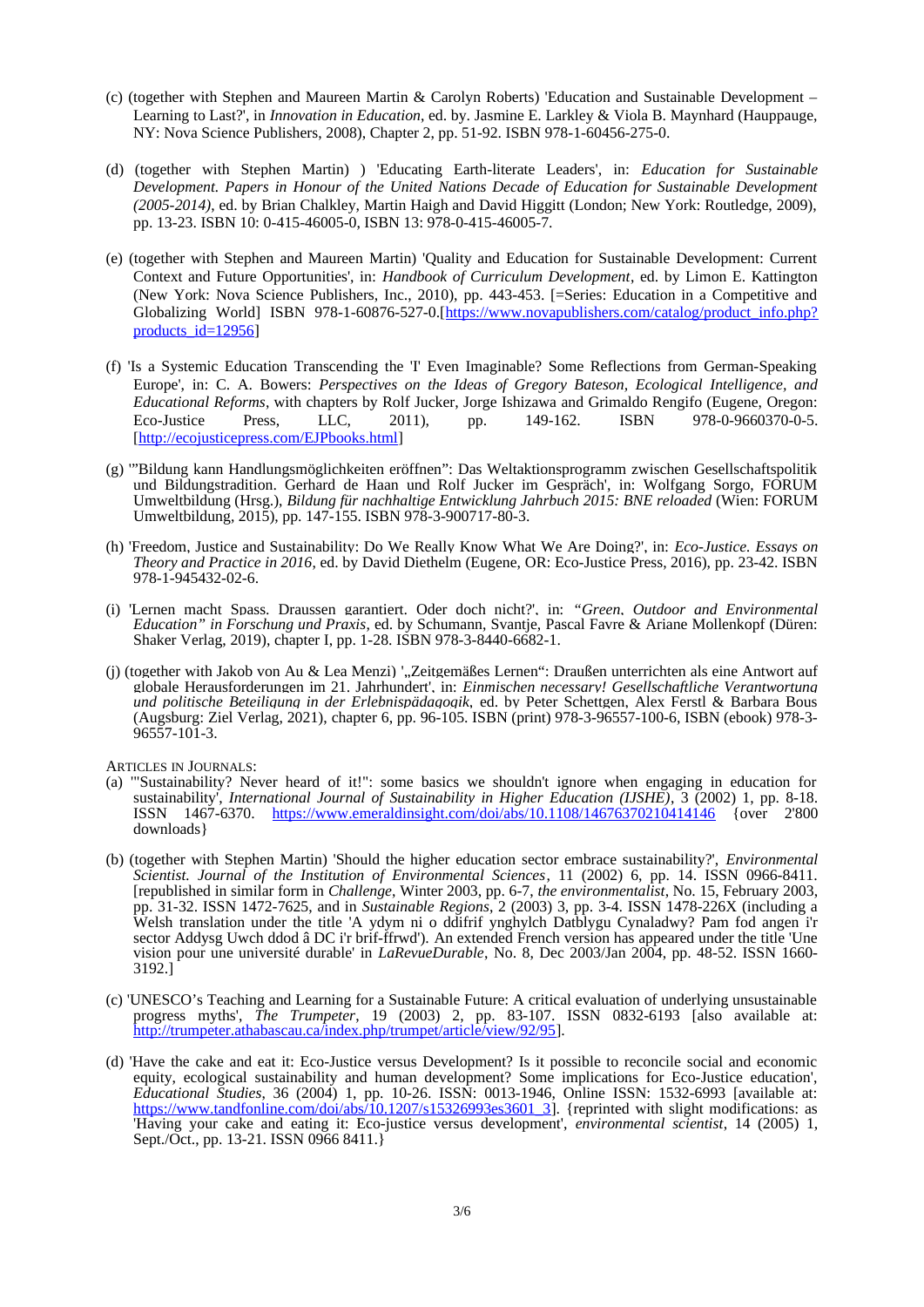- (e) (together with Stephen Martin) 'What should a sustainable university education look like?', *Environmental Scientist. Journal of the Institution of Environmental Sciences*, 13 (2004) 2, pp. 16-17. ISSN 0966-8411.
- (f) (together with Stephen Martin) 'Educating Earth-literate Leaders', *Journal of Geography in Higher Education*, 29 (2005) 1, pp. 19-29. ISSN Print 0309-8265 ISSN Online 1466-1845. 29 (2005) 1, pp. 19-29. ISSN Print 0309-<br><https://www.tandfonline.com/doi/abs/10.1080/03098260500030298>
- (g) (together with David Hawkins) 'Education! What Education? Switzerland and the Challenge of Education for Sustainability', *Environmental Scientist. Journal of the Institution of Environmental Sciences*, 16 (2007) 2, pp. 9-10. ISSN 0966-8411.
- (h) 'Umweltbildung bedeutet zukunftsfähiges Handeln in der Gegenwart', *natur+mensch*, 52 (2010) 4, pp. 19-23. ISSN 0466-5899.
- (i) 'ESD between Systemic Change and Bureaucratic Obfuscation. Some Reflections on Environmental Education and Education for Sustainable Development in Switzerland', *Journal of Education for Sustainable Development*, 5 (2011) 1, pp. 39-60. Print ISSN: 0973-4082; Online ISSN: 0973-4074. doi: 10.1177/097340821000500109 [\[http://jsd.sagepub.com/content/5/1/39.abstract\]](http://jsd.sagepub.com/content/5/1/39.abstract)
- (j) 'Absichtserklärungen bringen nichts', *Greenpeace Magazin*, No. 3, 2012, pp. 34-35. (deutsch) ¦ 'Au-delà des Déclarations d'intention', *Magazine Greenpeace*, No. 3, 2012, pp. 34-35. (französisch) [ISSN 1611-3462]
- (k) 'Raus aus dem Schulzimmer draussen unterrichten' (together with Rahel Wöhrle), *Bildung Schweiz*, No. 6, 2018, pp. 35-36. [ISSN 1422-2523].
- (l) 'Wahrnehmungsschulung pur Achtsamkeit in der Natur', *Naturzyt*, No. 21, 2018, p. 6.
- (m) 'Wie uns der Wald zu besseren Menschen macht' (together with Christine Schnapp), *doppelpunkt Das Schweizer Magazin für Weltoffene*, No. 11, 2018, pp. 10-11. [ISSN 1013-3704].
- (n) '"Neues Lernen neue Räume". Lernen im Freien (LIF) als Antwort auf neue Lernherausforderungen' (together with Jakob von Au), *Lehren & Lernen*, Vol. 44, Heft 12, 2018, pp. 4-10. [ISSN 0341-8294]
- (o) 'Lernen, Ernährung, Klimawandel: Komplexität macht Spaß. Oder doch nicht?' Nachhaltig essen. Ernährungsökologie – ein Bildungsprozess. Dossier zum 8. f.eh-Symposium, 10. Oktober 2019 | Novotel Hauptbahnhof 6-7. Wien, S. S. 6-7. [https://www.forum-ernaehrung.at/fileadmin/user\\_upload/FEH\\_Dossier\\_2019.pdf](https://www.forum-ernaehrung.at/fileadmin/user_upload/FEH_Dossier_2019.pdf).
- (p) '"Natur macht Schule?" über die Möglichkeiten und Herausforderungen von Schulunterricht in der Natur' (together with Jakob von Au), *Natur und Landschaft,* 96. Jahrgang, Heft 2, 2021, S. 97-101. DOI: 10.17433/2.2021.50153885.97-101.

ONLINE ARTICLES:

- (a) 'Toward Dematerialization: The Path of Ethical and Ecological Consumption', *ON...*, 12.1.1998 [\[http://www.onweb.org/features/new/dematerial/dematerial.html\]](http://www.onweb.org/features/new/dematerial/dematerial.html) [and in similar form as (a1) 'Ethical and Ecological Consumption', Chomsky Celebration Site (MIT Press, 1998)]
- (b) 'Book Review: C.A. Bowers' *Educating for Eco-Justice and Community*', *The Trumpeter*, 18 (2002) 1 [\[http://trumpeter.athabascau.ca/index.php/trumpet/article/view/129/148\]](http://trumpeter.athabascau.ca/index.php/trumpet/article/view/129/148).
- (c) 'A Vision of a Sustainable University', paper presented to the Education for Sustainable Development: The Challenge for Higher, Further and Adult Education conference, 17 March 2003, University of Wales Swansea [\[https://rolfjucker.net/17march2003/VisionforasustainableUniversity.doc](https://rolfjucker.net/17march2003/VisionforasustainableUniversity.doc)].
- (d) 'Book Review: C. A. Bowers' *Mindful Conservatism: Rethinking the Ideological and Educational Basis of an Ecologically Sustainable Future*', *The Trumpeter*, 19 (2003) 3, pp. 118-120. ISSN 0832-6193 [\[http://trumpeter.athabascau.ca/index.php/trumpet/article/view/90/93\]](http://trumpeter.athabascau.ca/index.php/trumpet/article/view/90/93) {also published in 'Out of the Box' in *Resurgence*, No. 227, November/December 2004, pp. 74-75.}.
- (e) 'Between Stewardship and Simplicity: Parameters for Sustainable Communities', *The EcoJustice Review "Educating for the Commons"*, (06/2005) [http://www.ecojusticeeducation.org/EJRjucker05.html or http://www.ecojusticeeducation.org/Jucker05.pdf]. {This is a revised version of a keynote speech given at the 13<sup>th</sup> biennial Conference of the Australian Association for Environmental Education, Adelaide, 28 September – 2 October 2004, accessible @ [http://www.aaee.org.au/docs/2004conference/keynote-Jucker%20R.doc}](http://www.aaee.org.au/docs/2004conference/keynote-Jucker%20R.doc).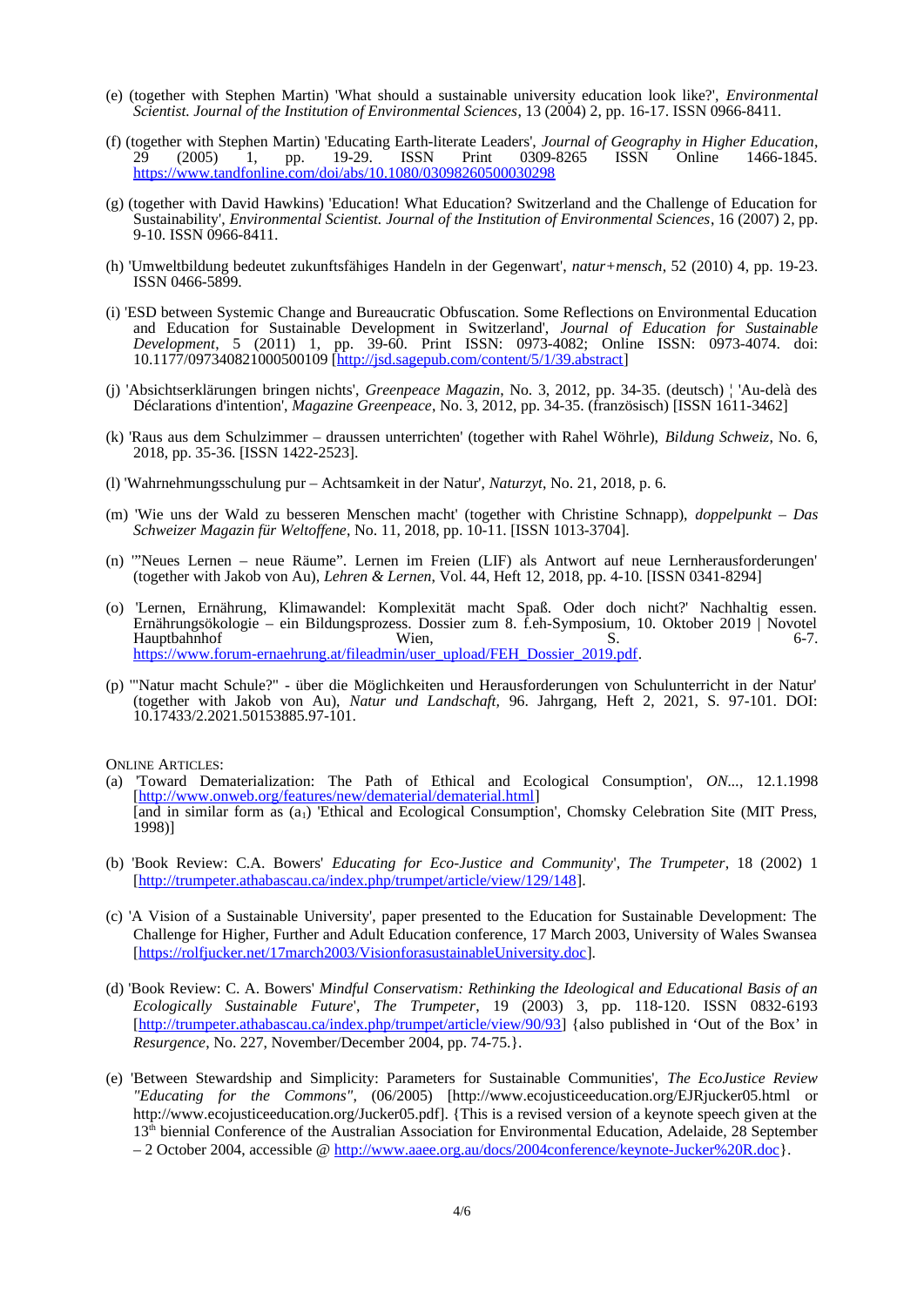- (f) 'EcoJustice Education: Communal Learning Beyond Capitalism', *The EcoJustice Review "Educating for the Commons"*, (05/2008) [\[http://www.ecojusticeeducation.org/index.php?option=com\\_content&task=view&id=62&Itemid=44](http://www.ecojusticeeducation.org/index.php?option=com_content&task=view&id=62&Itemid=44) or [http://www.ecojusticeeducation.org/images/stories/Articles\\_Extras/rolf\\_jucker\\_article.pdf\]](http://www.ecojusticeeducation.org/images/stories/Articles_Extras/rolf_jucker_article.pdf)
- (g) (together with Jakob von Au) 'Improving Learning Inside by Enhancing Learning Outside: A Powerful Lever for Facilitating the Implementation of the UN SDGs', *Sustainability: The Journal of Record,* 12 (2019) 2, pp. 104-108 (Case Reports), ISSN: 1937-0695, Online ISSN: 1937-0709, Published Online:17 Apr 2019, <https://doi.org/10.1089/sus.2019.29163>
- (h) 'Learning in and with nature in times of change', *blog forestpedagogics.eu*, 4<sup>th</sup> May 2020, <http://forestpedagogics.eu/portal/2020/05/04/learning-in-and-with-nature-in-times-of-change/>.
- (i) 'Draussen lernen im Zeitalter der Digitalität', Gastbeitrag, *eduport*, 20.08.2020, <https://www.eduport.ch/de/stories/draussen-lernen-im-zeitalter-der-digitalitaet> | 'Apprendre à l'extérieur au temps du numérique',<https://www.eduport.ch/fr/stories/apprendre-a-lexterieur-au-temps-du-numerique>| 'Imparare all'aria aperta nell'era del digitale', [https://www.eduport.ch/it/stories/imparare-allaria-aperta-nellera](https://www.eduport.ch/it/stories/imparare-allaria-aperta-nellera-del-digitale)[del-digitale.](https://www.eduport.ch/it/stories/imparare-allaria-aperta-nellera-del-digitale)
- (j) 'How to embed a good project like "Teaching out in nature" into the entire education system?', *blog forestpedagogics.eu*, 27th October 2020, [http://forestpedagogics.eu/portal/2020/10/27/how-to-embed-a-good](http://forestpedagogics.eu/portal/2020/10/27/how-to-embed-a-good-project-like-teaching-out-in-nature/)[project-like-teaching-out-in-nature/.](http://forestpedagogics.eu/portal/2020/10/27/how-to-embed-a-good-project-like-teaching-out-in-nature/)
- REPORTS (DRAFTS, CONTRIBUTIONS, ETC.)
- (a) Welsh Assembly Government, *Consultation Document on Education for Sustainable Development A Strategy for Wales*, Cardiff, 2005. ISBN 0 7504 3906 8. [available @ [http://www.learning.wales.gov.uk/pdfs/esd-strategy-e.pdf\]](http://www.learning.wales.gov.uk/pdfs/esd-strategy-e.pdf) [Structure and chapter on HE]
- (b) Gerald Dawe, Stephen Martin, Rolf Jucker, *Sustainable Development in Higher Education: Current Practice and Future Developments. A report for The Higher Education Academy* (York, The Higher Education Academy, November 2005) [available @<http://www.thesite.eu/sustdevinHEfinalreport.pdf>]
- (c) The Higher Education Academy, *A progress report for Senior Managers in higher education*, York: The Higher Education Academy, 2006 [Reihe: Sustainable development in higher education: Current practice and future developments]. ISBN 1-904190-96-0. [available @ [http://www.heacademy.ac.uk/assets/York/documents/resources/database/](http://www.heacademy.ac.uk/assets/York/documents/resources/database/id587_sustainable_development_managers_report.pdf) [id587\\_sustainable\\_development\\_managers\\_report.pdf\]](http://www.heacademy.ac.uk/assets/York/documents/resources/database/id587_sustainable_development_managers_report.pdf) [Background research (see (b)) + findings]
- (d) The Higher Education Academy, *A progress report for employers, unions and the professions*, York: The Higher Education Academy, 2006 [Reihe: Sustainable development in higher education: Current practice and future developments]. ISBN 1-904190-97-9. [available @ [http://www.heacademy.ac.uk/assets/York/documents/resources/database/](http://www.heacademy.ac.uk/assets/York/documents/resources/database/id586_sustainable+development_employers_report.pdf) [id586\\_sustainable+development\\_employers\\_report.pdf\]](http://www.heacademy.ac.uk/assets/York/documents/resources/database/id586_sustainable+development_employers_report.pdf) [Background research (see  $(b)$ ) + findings]

## REVIEWS:

- (a) 'Towards Eco-Literacy: C.A. Bowers' *Educating for Eco-Justice and Community*', *Resurgence*, (July/August 2002) 213, pp. 58-59. ISSN 0034-5970.
- (b) 'Facing or avoiding the sustainability challenge. Rolf Jucker responds to William Scott's recent review of his book', *The Development Education Journal*, 10 (2003) 1, p. 40. ISSN 1354-0742.
- (c) 'Jon Burchell, *The Evolution of Green Politics. Development & Change within European Green Parties*', *Community Development Journal*, 39 (2004) 1, pp. 92-93. Print ISSN 0010-3802, Online ISSN 1468-2656.
- (d) 'Why the lonesome sustainability cowboy won't save the planet: Let's finally ditch our illusion of the autonomous individual. Review of *The Sustainable Self: A Personal Approach to Sustainability Education* by Paul Murray, London, Washington, DC: Earthscan, 2011. 272 pages. \$28.95 (softcover)', *Journal of Education for Sustainable Development* (JESD), 6 (2012) 1, pp. 159-161. Print ISSN: 0973-4082; Online ISSN: 0973-4074. DOI [10.1177/097340821100600122a.](https://doi.org/10.1177/097340821100600122a) <http://journals.sagepub.com/doi/abs/10.1177/097340821100600122a>